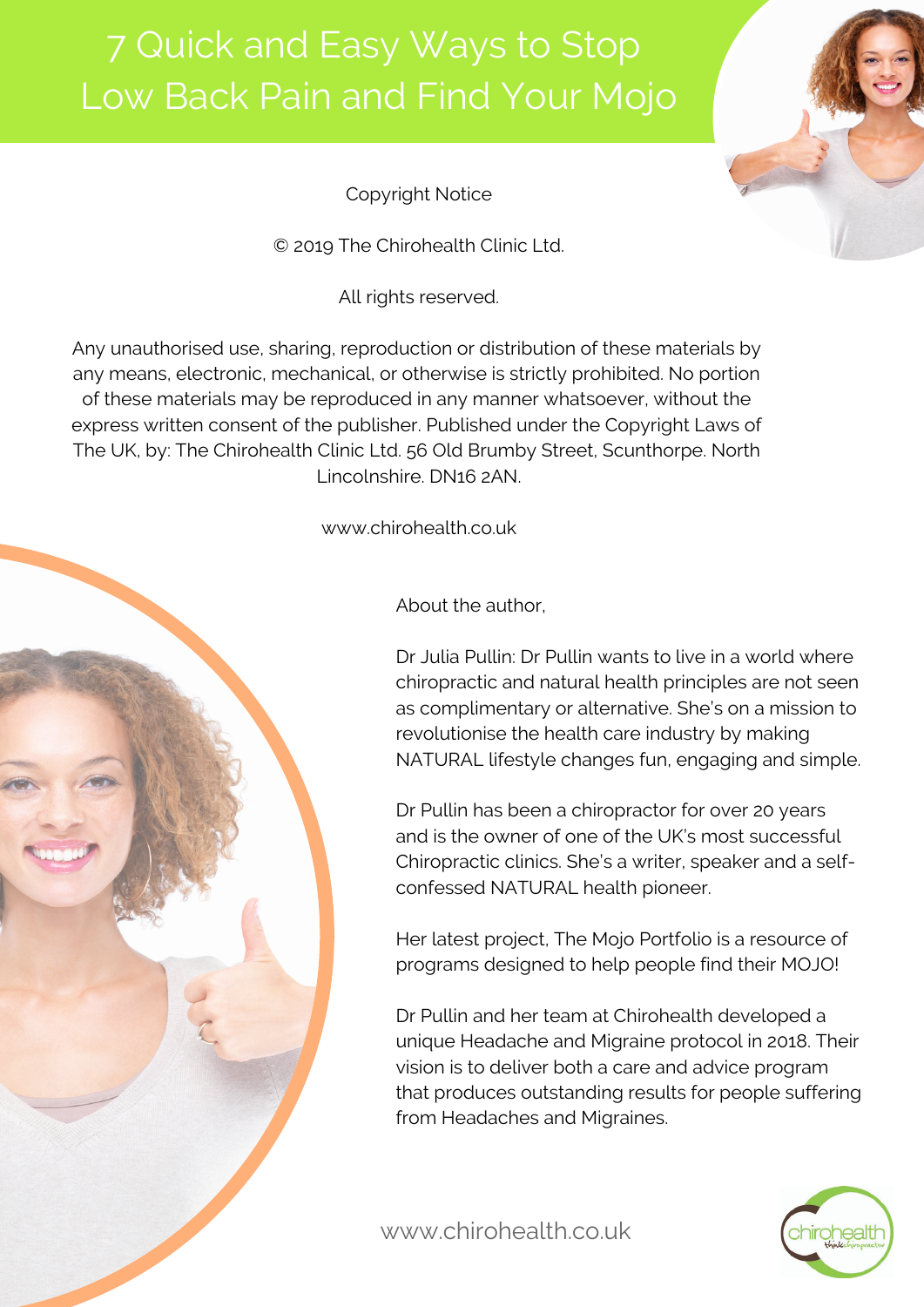If you've ever had low back pain, then you know it can take over your life.

- · Pain
- Loss of flexibility
- Side effects from painkiller and/or anti-inflammatory medications
- Avoidance of activities because you become fearful of its return
- Simple tasks become hard work
- Compensation pain in other areas of your body
- Disturbed sleep

In truth, it's frustrating, stops you doing the things you enjoy and it's exhausting!

In this special report, I will share with you 7 very powerful strategies that can help you find your MOJO again. Now it has to be said that some may work for you almost instantly, with others taking a little more time but what I can tell you is they ALL WORK.

> When dealing with low back complaints, each is individual just like YOU. Therefore, without knowing your case and condition intimately, I don't know which is going to work best for you, so I'd recommend you try them all. Typically, it's more than one of these strategies together that makes the difference, so I'm challenging you to take the time to implement at least one strategy every day and add another every few days, so within a few weeks you have a full "toolkit" working towards a life without back pain and more MOJO! It really won't take long and most of them won't cost you anything but a few minutes of your time.

So here is your quick and easy guide to help you banish back pain, INCLUDING the BIG MISTAKE most people make with low back pain.

It's time to Find Your MOJO!



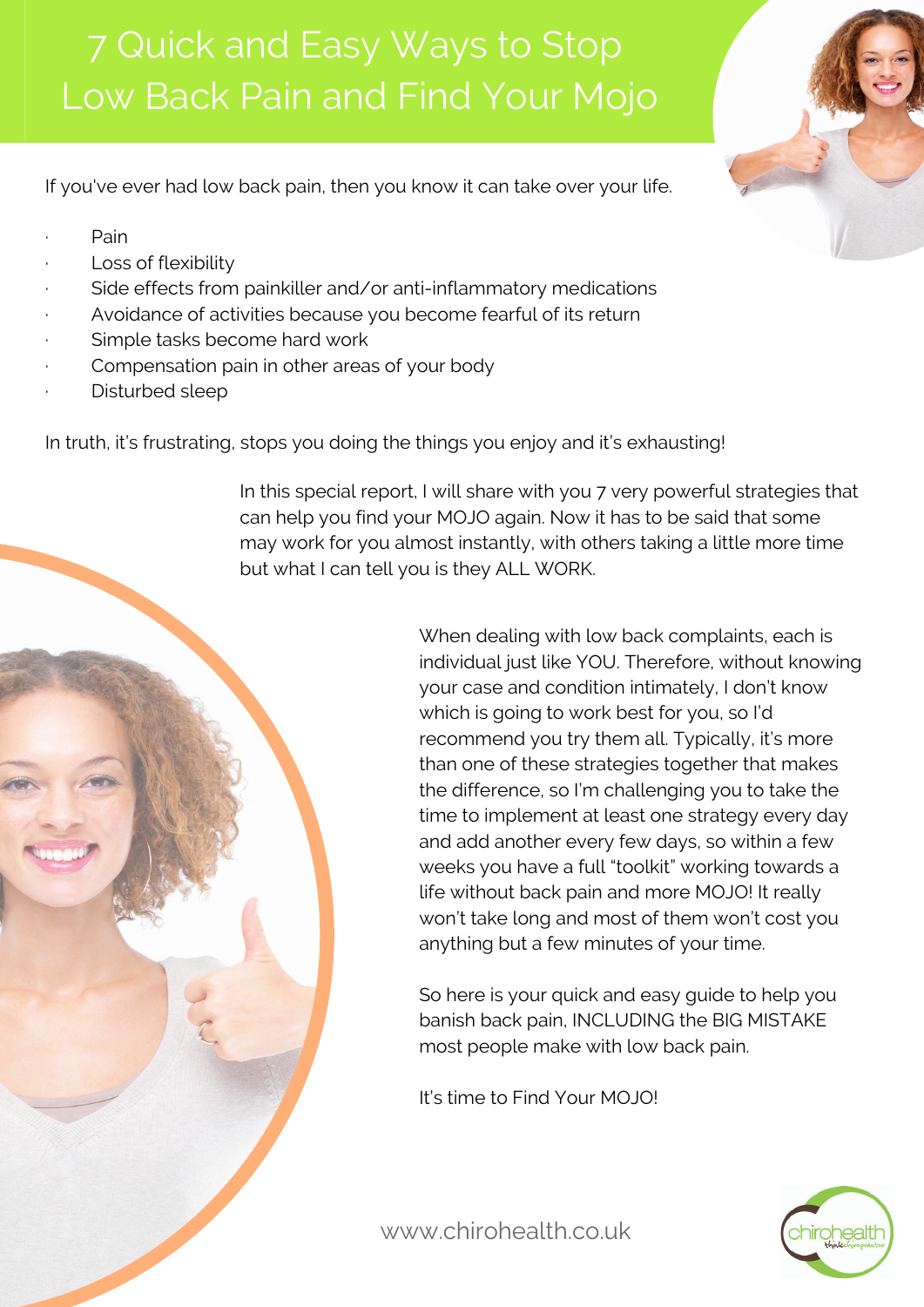

### 1. "HOW MUCH SHOULD I DO?"

"How much should I do?" is possibly one of the most common questions asked on a first visit and the answer is very simple, "Listen to your body."

Your aim is to alternate between rest and activity so you don't seize up but also don't do too much that you aggravate the condition. This takes a little trial and error initially but pitching your activity levels right will certainly speed up your recovery. For some people, the most they will be able to do is a "potter about"; As little as a walk around the coffee table may be enough for some people! Remember, whenever you're feeling pain, you may be damaging more tissues and slowing down your recovery.



### 2. DITCH THE HEELS

Here's why. Wearing high heels shifts your pelvis so it's now in a similar position to that of being pregnant. The additional stress of this position can be as much as 25 times more pressure though the area! Imagine how much relief you'd feel if you could take that type of force off of your lower back right now?

If that isn't enough to convince you to ditch the heels, then consider the fact that, wearing high heels also increases the risk of arthritis in your knees by 27%...Back and knee pain together? Ouch!!

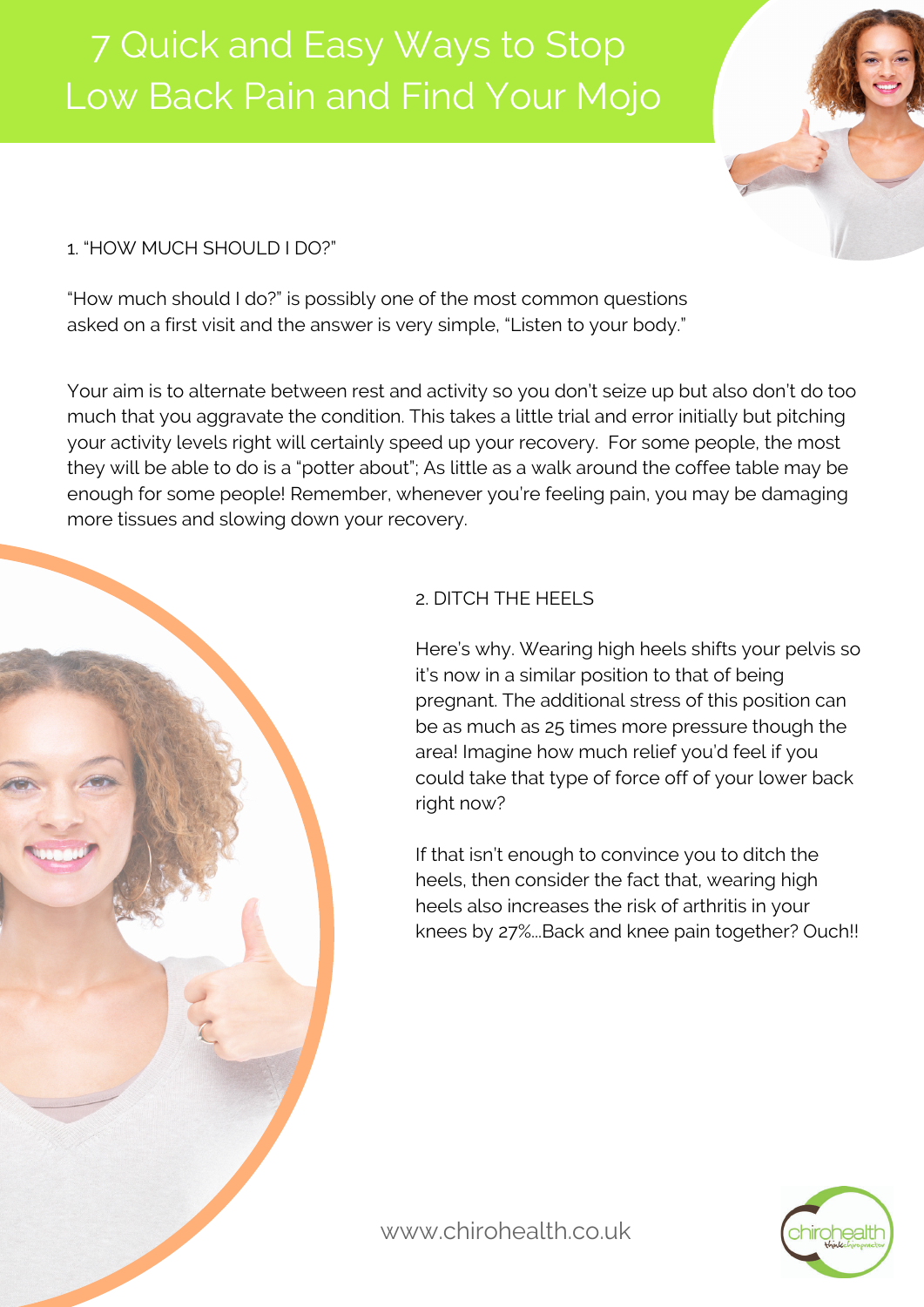

Disturbed sleep due to low back pain, leads to exhaustion the next day. When we're tired, our perception of pain increases i.e. it hurts more, which is a cycle I'd recommend avoiding!

Try sleeping with a pillow between your knees to keep your spine in alignment. It may take a little while to get used to it but if you persist, it lowers the amount of twist and rotation on the spine. If you move in the night and that's OK, just retrieve your pillow again and reposition. Over a few nights, the reduced twist/rotation on your spine will give you the relief you're looking for



When you're stressed, the muscles in your body tighten. This could pull the joints out of alignment or pull on the damaged tissues and structures.

Many people have experienced the relaxation benefits of mindfulness or meditation and there are many apps you can now download however, for a quicker fix simply take 3 deep breaths!

I certainly don't want to teach you to suck eggs because you've been breathing all your life however the way you breathe can calm your body down! A slow deep breath is the key; simply breathe in as deeply as you can through the nose, then release as slowly as you can through the mouth.

Repeat 3 times and feel the stress slip away!

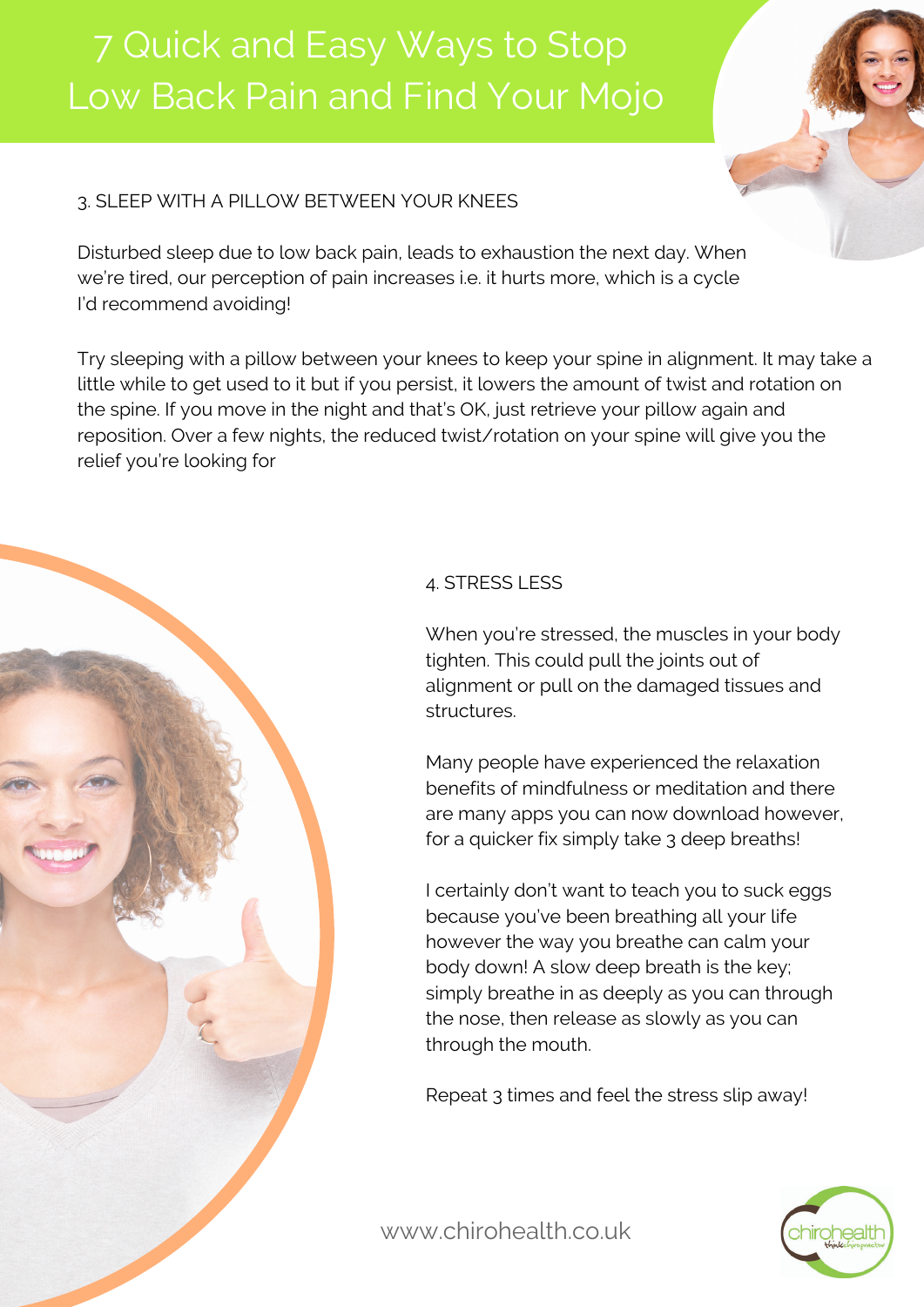### 5. SWEET DREAMS

Did you know that every cell in your body is replaced every 7 years? This makes YOU the NEW YOU, every 7 years. This also means your body has different requirements, including in bed!

We spend an average of 1/3rd of our lives in bed, making this an important choice to make but beware of people that say "You need a firm mattress if you have a bed back". In fact, there is no research to back this up! The truth is, you just need to find the mattress that suits you and with many companies now offering money back guarantees you have that opportunity.



### 6. STAY COOL AND CALM

The BIG MISTAKE most people make when they have a back condition is they heat the area; heat packs, heat sprays/creams or a soak in the bath being the most common. While the muscles may "like" this and relax, the inflamed tissues that are damaged and angry certainly do NOT! Also, the muscles are tight for a reason, they are behaving like a corset to protect the area. If in doubt, always choose to cool the area.

Wrap your ice pack in material, then place it on the affected area for 15 to 20 minutes. Repeat approx. every hour. The plan is to cool and soothe the back repeatedly, do NOT freeze the area.

The first time you use your cold pack, you will probably not notice a difference. Most people start to feel the relief around the 4th application.

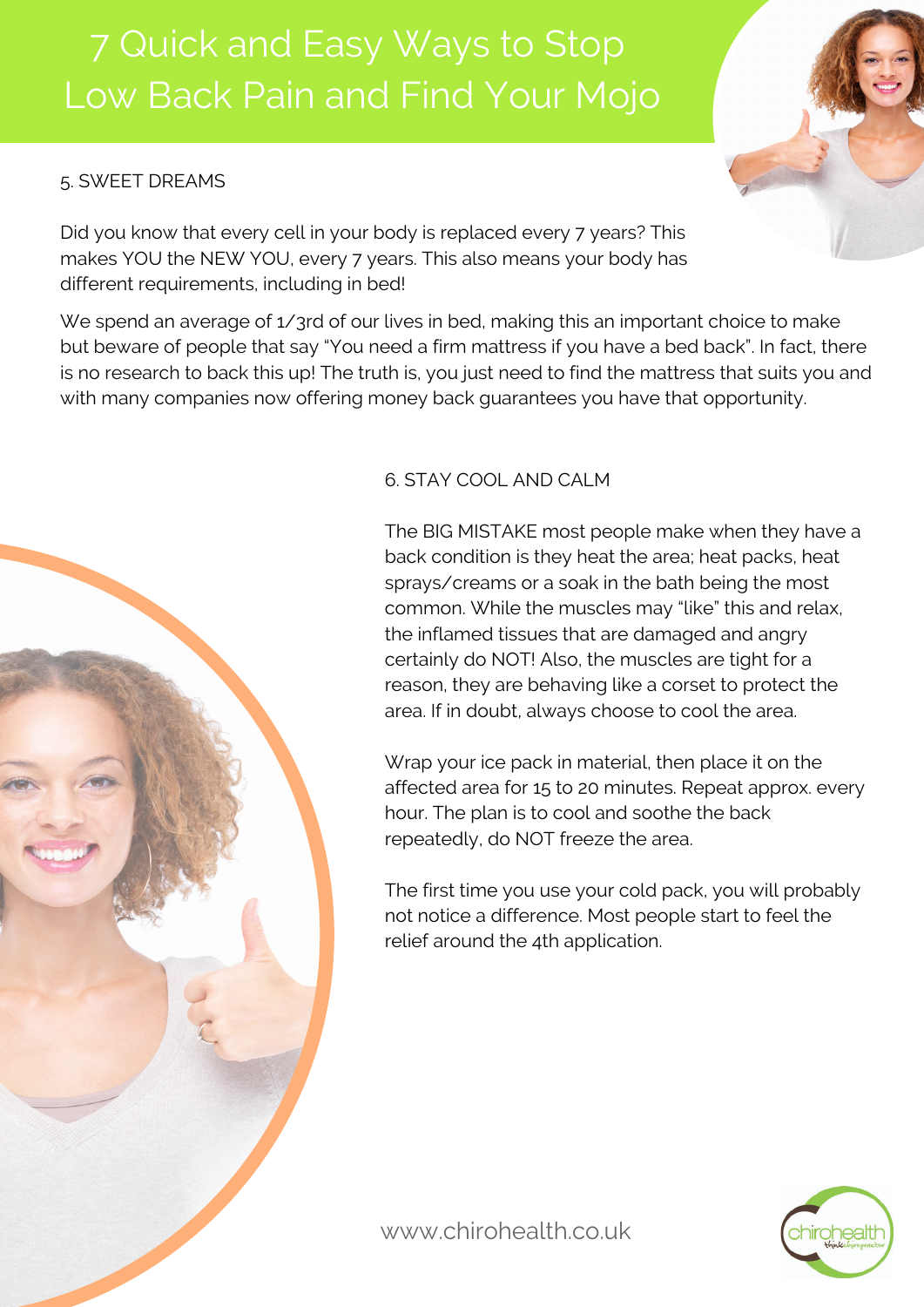### 7. DONE AND DUSTED – NOW GET ADJUSTED

Your body will be busy working out how to heal and repair, doing everything it can to recover as quickly as possible. However, if your problem persists for longer than 2 weeks, keeps recurring and is becoming more frequent, then it may be time to give your local Chiropractor a call. Each time your back "goes" or flares up, more tissue structures may be damaged and weakened.

A visit to the Chiropractor is the fastest way to relieve low back pain. Our hands on approach is quite different to what you may have experienced by visiting an NHS physiotherapist. A Chiropractic discovery session will tell you whether you have a problem that they could help you with. You have nothing to lose but your back pain.

### **CONCLUSION**

So, there you have it! Our top tips on how to stop your low back pain safely and effectively! Not only this, but these tips will have a positive benefit on your overall energy and vitality! I could go into much more detail, but for now, if you apply these basics diligently every day, you will see changes to the quality of your life!